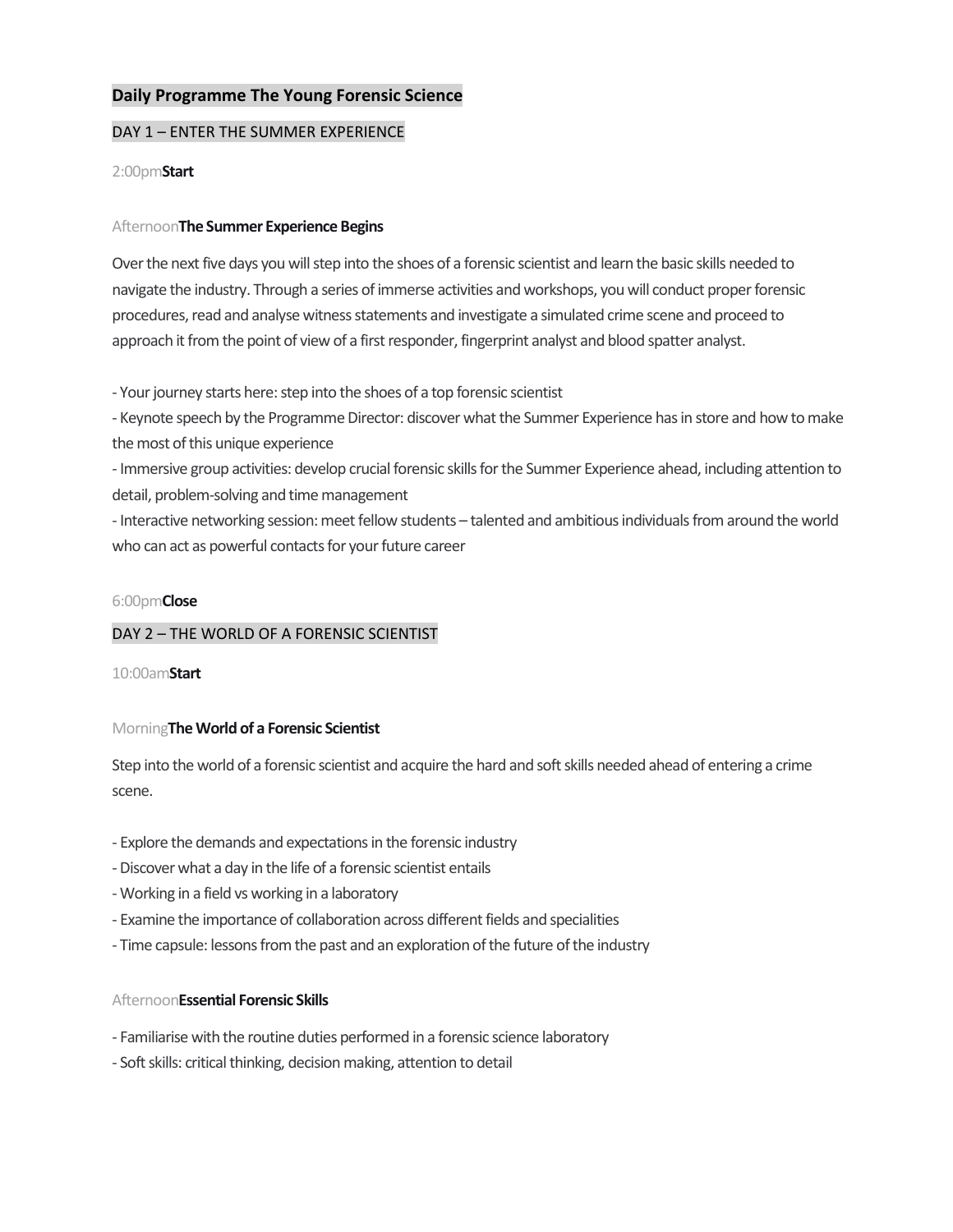- Robe up: walk through the best practise of hygiene and clothing to prepare for a crime scene
- Brush up on pipetting skills and risk assessments

# 5:00pm**Close**

## DAY 3 – THE FORENSIC MIND

## Morning**The Basic Forensic Procedure**

Familiarise yourself with the chain of evidence required when examining forensic cases and receive valuable tips on how to compile and deliver that evidence in an expert witness statement in court.

- Understand the strategy used in approaching a crime scene

- Practice conserving the sanctity of evidence whilst gathering different types of exhibits

- Hot seat: undertake a series of small escape room exercises with guidance from experienced forensic professionals

- In the limelight: test your attention to detail and problem-solving skills

## Afternoon**Public Speaking in Court**

- Introduction to witness statements and their delivery in court

- Practice writing and presenting witness statements

- Mind over matter: learn how to deliver expert testimony and familiarise yourself with the jargon used in court procedures

- Take the stand: perform a mock court exercise and deliver a witness statement whilst being cross-examined by your peers

## 5:00pm**Close**

# DAY 4 – ENTER THE CRIME SCENE (PART 1)

10:00am**Start**

# Morning**The First Responder**

Walk through a simulated crime scene and navigate its complexities as a first responder and a fingerprint analyst.

- Walk through a live demonstration of a crime scene strategy
- Photograph evidence to capture the initial state of the scene
- Sketch the scene with dimensions to keep on record
- By the book: package and label evidence into the correct containers for transport
- -On duty: perform on-scene tests including finger-mark powdering and presumptive blood testing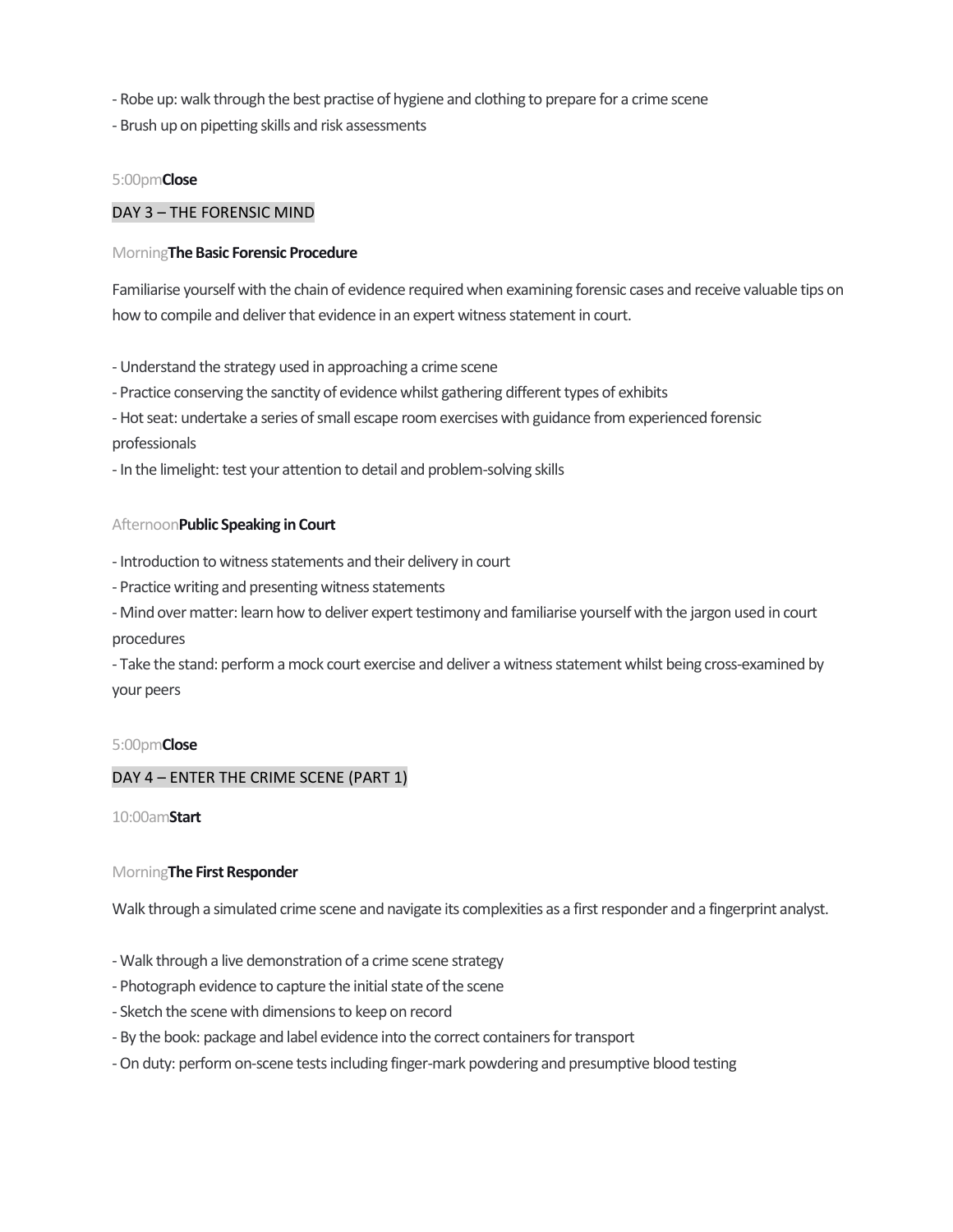# Afternoon**The Fingerprint Analyst**

- Introduction to the principles of fingerprint identification
- The devil is in the details: identify different fingerprint pattern types and their characteristic markings
- Examine the ways that fingerprint patterns are collected: patent vs latent prints
- Explore the effects different surfaces have on fingerprint deposition
- Fine-tooth comb: navigate a crime scene and match the correct fingerprints to a potential suspect
- Goggles on: perform different techniques on the gathered prints to better visualise them

## 5:00pm**Close**

## DAY 5 – ENTER THE CRIME SCENE (PART 2)

## 10:00am**Start**

## Morning**Blood Spatter Analysis**

- Familiarise yourself with the basics of blood patterns analysis: introduction, classification and terminology
- -Observe how different blood patterns are generated in a crime
- Generate different spatter for subsequent analysis, Dexter Morgan style
- Identify the crime event and then group the bloodstain patterns into different categories
- Beyond the naked eye: perform blood enhancement techniques for latent pattern visualisation
- Reconstruct the scene: analyse the blood stain size, shape and distribution patterns in order to reconstruct the

sequence of events that led to the bloodshed

## Afternoon**Career Coaching: How to Become a Successful Forensic Scientist**

- Explore the different career paths in forensic science
- Choose your path: undergraduate vs graduate studies
- Start to build your action plan for success
- Your path to success: understanding the key decisions ahead and how to maximise your chances of success
- Subject choices at A-level/IB/university and more
- Securing work experience, designing impactful CVs/resumes and powerful interview techniques
- Coaching from experienced forensic scientists on what you can do now to stand out in the future

## 5:00pm**Close**

## DAY 6 –ENTER THE LABORATORY

## 10:00am**Start**

Put your forensic knowledge into practice over the next five days as you go behind the scenes in a forensic laboratory and delve into the different specialities in forensic science such as drugs & explosives and forensic odontology. You will also take a closer look at the role a forensic scientist plays in court with respect to the law, and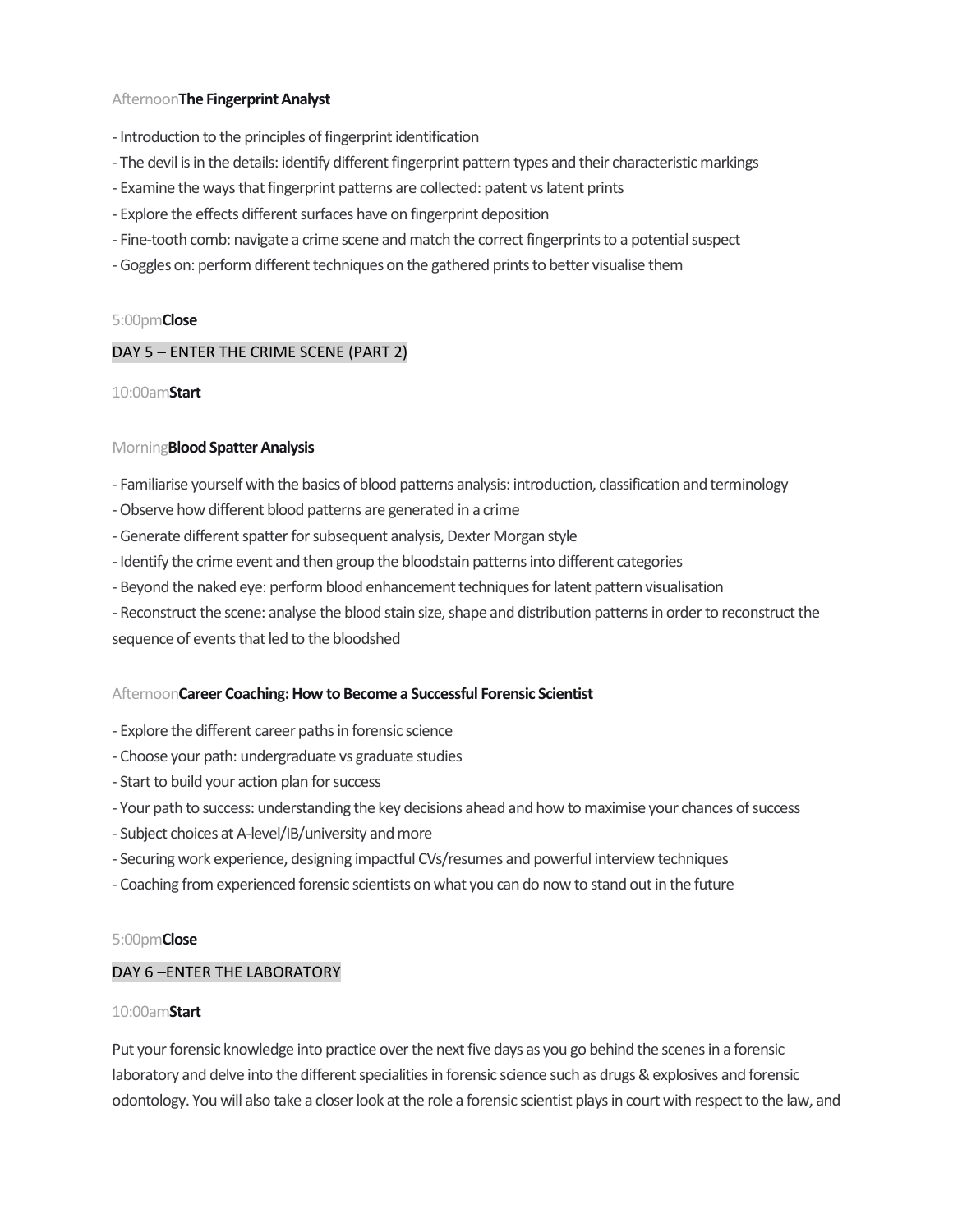immerse yourself in a series of interactive activities and simulations from bespoke tours to the exploration of digital forensics.

## Morning**Behind the Scenes**

Explore the ins and outs of a forensic laboratory and get a first-hand account on what the day-to-day work in a lab entails.

- Learn about the everyday duties performed in a forensic science laboratory
- Meet the laboratory team and explore their roles
- Witness the performance of routine forensic procedures
- Evidence is everywhere: demonstration on digital, fibre and footprint analysis

## Afternoon**Laboratory Tour**

- Gain a first-hand account on what it is like to work in a forensic laboratory
- Behind the cordon: go on a tour to a leading forensic laboratory
- Witness the fast-paced life of a forensic analyst
- -Observe how samples are delivered and processed for examination
- Interact with the laboratory team and ask them your burning questions

## 5:00pm**Close**

## DAY 7 –FORENSIC SPECIALTIES

## 10:00am**Start**

## Morning**Drugs and Explosives**

Explore the fields of drugs & explosives analysis and forensic odontology along with their application and significance in criminal cases.

- Start with a bang: explore the wide field of drugs and explosives analysis
- Visit a drugs and explosives testing facility and shadow forensic analysts
- Examine the process of drug analysis and the technology used for the identification of unknown compounds
- Use state-of-the-art facilities and identify an unknown drug

## Afternoon**Forensic Odontology**

- Explore the field of forensic odontology and its application in legal investigations
- Examine the use of dental records for the identification of human remains in mass disasters
- Team up with dentists and compare bite marks inflicted on a victim to existing dental records
- Present your findings to leading odontologists and receive live feedback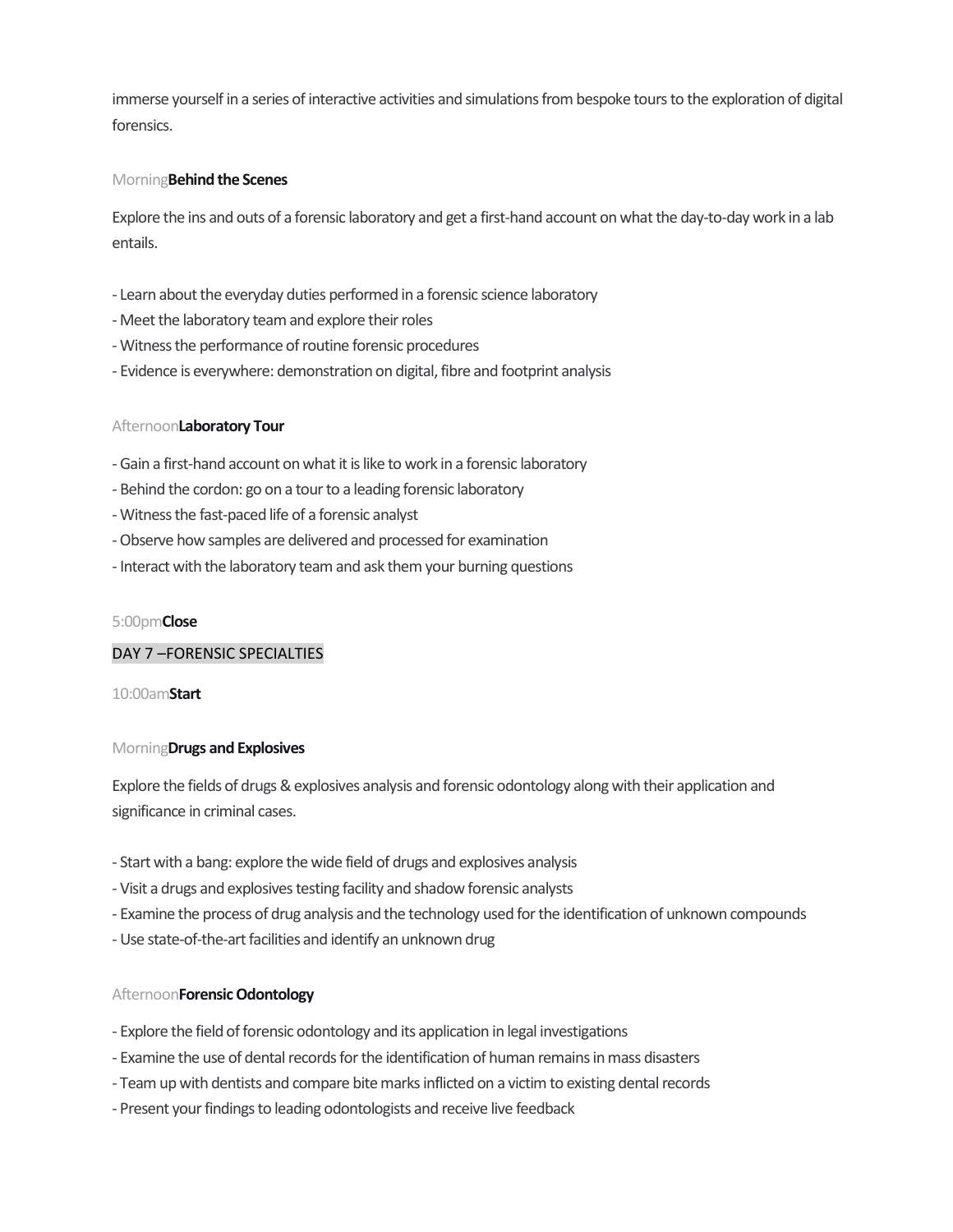#### 5:00pm**Close**

## DAY 8 –ENTER THE COURTROOM

#### 10:00am**Start**

## Morning**Crime Scene to Court**

Step into the shoes of an expert witness and compile evidence you have gathered throughout the Summer Experience to build a case for a simulated criminal offence.

- Tour the courtroom and observe the common procedure of lawyers and forensic scientists

- Affidavit: collate existing evidence into a witness statement fit for court

- Take the stand as an expert and present your witness statement to your peers and receive live feedback from leading expert witnesses

- Receive valuable advice from expert forensic scientists who have testified on prominent cases

## Afternoon**Law and Order**

- Take on a case surrounding a family dispute and identify the relevant forensic avenues to pursue

- Examine the evidence and decide what to include in your witness statement
- Justice is served: team up with psychologists to compile an expert testimony to support your claim and undergo
- cross-examination from opposing lawyers
- Receive live feedback from forensic, psychology and law professionals

## 5:00pm**Close**

# DAY 9 – FORENSIC SCIENTISTS IN HISTORY & TODAY

## 10:00am**Start**

## Morning**Enter the True Crime Museum**

- Take a tailored tour through a true crime museum
- Interact with exhibits which feature artifacts belonging to infamous serial killers
- Play a series of interactive games aimed at testing your forensic skills
- Take a walk through a famous English town and discover its true crime history as well as embark on intriguing cases and hidden crime scenes waiting to be solved

## Afternoon**Forensic Students of Today**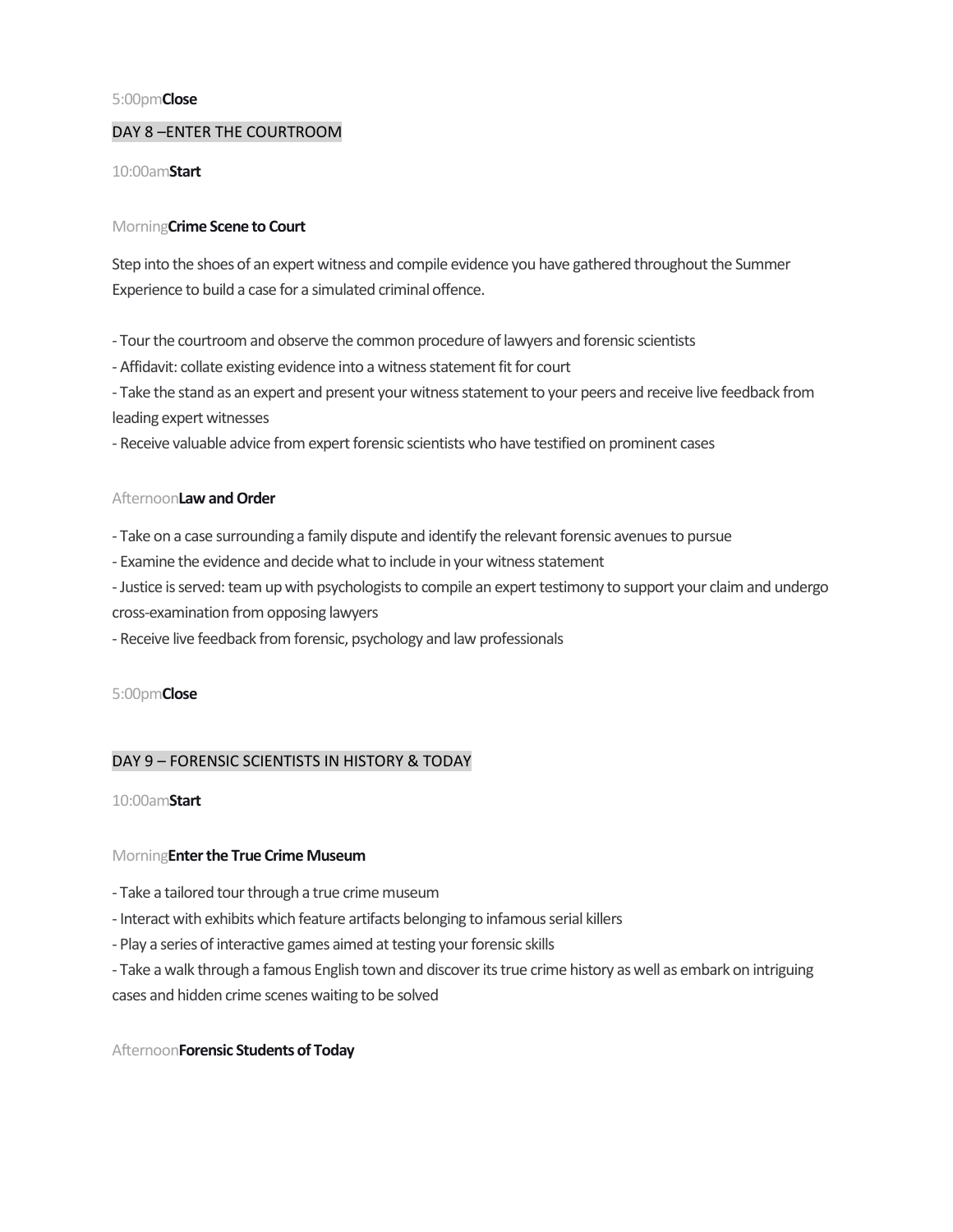- Meet and network with current forensic science students of today
- Gain an insight into undergraduate vs postgraduate entry to forensics
- -Discover how a forensic science student spends their free time
- -Opportunities to network and get to know your future colleagues

#### 5:00pm**Close**

#### DAY 10 –CYBER FORENSICS & PRIVATE NETWORKING EVENT

#### 10:00am**Start**

#### Morning**Cyber Forensics**

Delve into digital forensics, the dark web and the hidden world to expose some of forensics best kept secrets.

- Explore the world of digital forensics and cyber attacks

- Examine how technology integrates itself into forensic investigations by taking a closer look at the hidden side of the world wide web

- Beyond the open internet: discover the dark web
- Infiltrate a dark web marketplace and uncover the criminals behind it
- -Discover the techniques used to bring down illegal transactions in the cyber-underworld

#### Afternoon**Private Networking Event**

- Put your newfound knowledge to the test
- Take part in a private networking session with top drugs and explosives, digital, odontology and analytical forensic scientists
- Have your burning questions answered by those in the know
- Receive valuable advice from experts in the field

## 5:00pm**Close**

# DAY 11 –CAREERMAX

#### 10:30am**Start**

Over the next five days, you will receive personalised coaching on how to succeed in each of the major milestones on the road to landing your dream job: i) securing a place at a top-tier university ii) excelling in your studies iii) mastering every aspect of the recruitment process and procuring a top job in forensic science post-university. In addition, you will receive inspirational coaching on key employability skills from high-profile figures including politicians and Olympic athletes.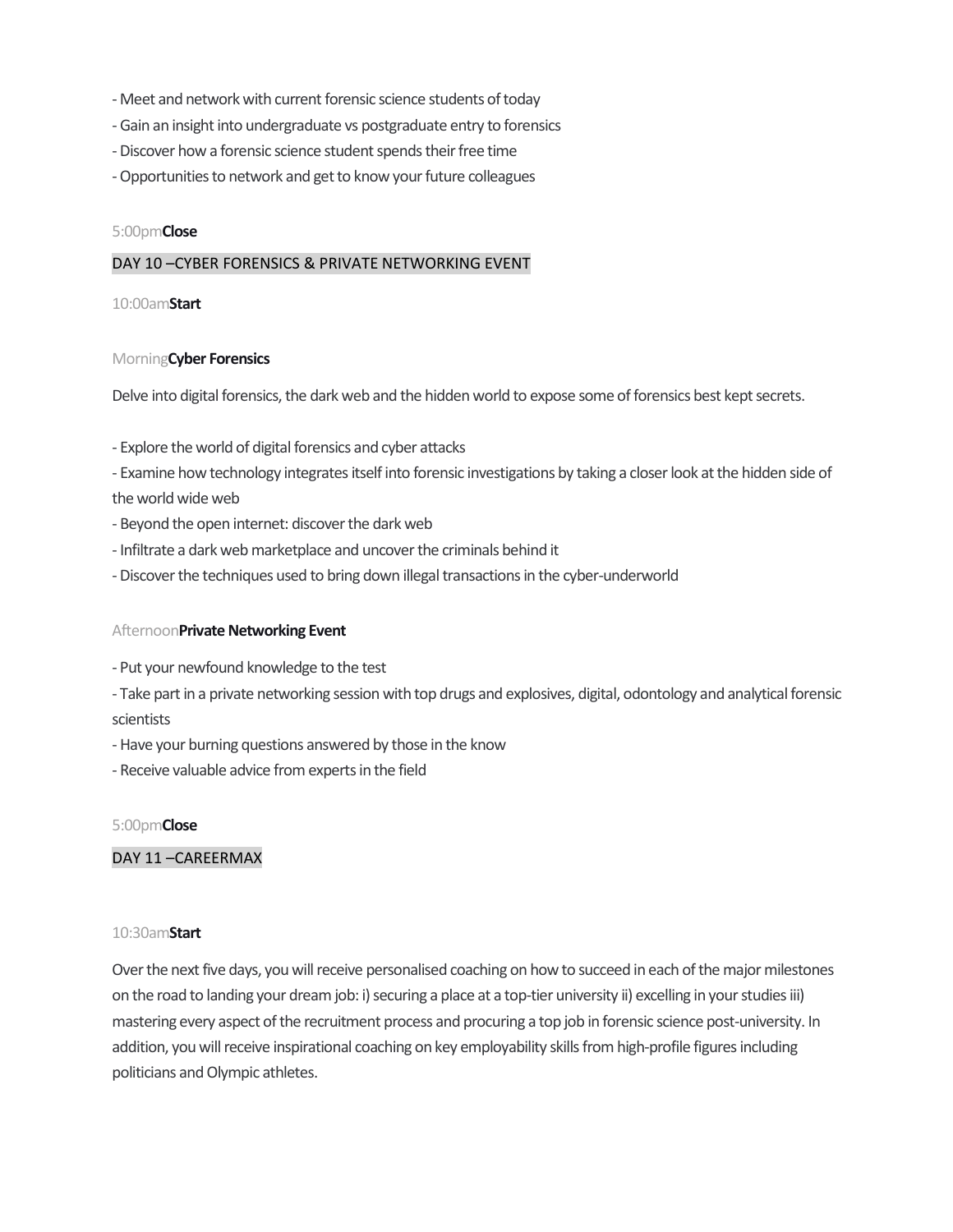#### Morning**Enter CareerMax**

Your future starts now: discover the essential skills needed to thrive in forensic science

- Personal development plan: work with a careers expert in small focus groups to plan the next steps in your journey

- 'Big results require big ambitions': hear from a world-class Olympic athlete on the importance of being a selfstarting, ambitious individual in today's increasingly competitive climate

- 'The art of communication is the language of leadership': hear from a high-ranking politician on how best to improve your communication skills and captivate a large audience

#### Afternoon**University Applications**

You're in your final year of school and it is time to start thinking about what comes next...

- Inside UCAS: an interactive session with a university admissions expert, with guidance on how to ace your applications and bag your first-choice university

- University and degree choices: making the right decisions to maximise your career potential
- Eye-catching extracurriculars: using extracurricular activities to boost your application
- Personal statement workshop: expert coaching on the art of personal statement writing
- Interview training: a masterclass with senior admissions tutors from top UK universities
- You become the admissions officer: step into the shoes of a university admissions tutor; review a collection of
- personal statements and interview prospective students for a place at a world-renowned educational institution

#### 5:00pm**Close**

## DAY 12 - ENTER KING'S COLLEGE LONDON

10:30am**Start**

#### Morning**Welcome to University!**

Congratulations! You have been accepted into your first-choice university – it's time to start preparing.

- University tour: private tour of a top forensic university led by students, who will guide you through the abundant opportunities available to you there

- Academic lecture: meet academics from the Department of Forensic and Analytical Science, hear about the research they are undertaking in the field and experience a university-style lecture

- Meet the university team: attend an exclusive networking lunch with students, and academics from the Department of Forensic and Analytical Science

#### Afternoon**Step into the Shoes of a Student**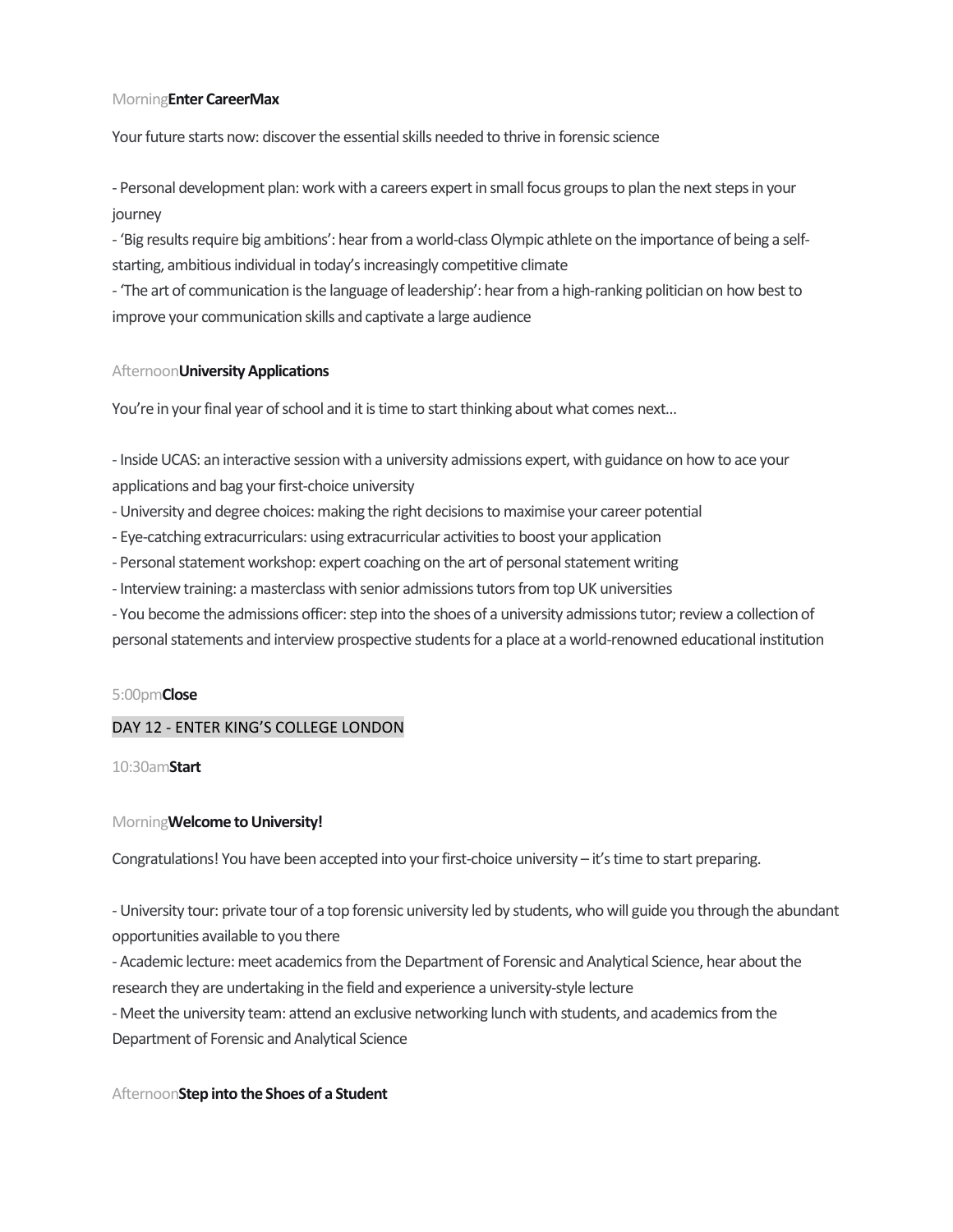- The academic seminar: discuss the contents of the morning lecture in a seminar group led by an academic, reflect on the topics raised with likeminded individuals and begin to generate your initial hypotheses

- The research project: work effectively as part of a team to research and plan for a knock-out group presentation
- The group presentation: present your team's finding to your peers and academics
- The feedback: receive feedback on your presentation and reflect on your team's performance

## 5:00pm**Close**

## DAY 13 – GRADUATE RECRUITMENT: APPLICATIONS & INTERVIEWS

## 10:30am**Start**

## Morning**Graduate Applications**

You're in your final year of study and it is time to start thinking about life after university.

- Standout work experience: learn the importance of securing relevant work experience and the impetus it can add to your graduate job applications

- Killer cover letters: crack the code to the perfect cover letter with industry recruitment experts and hear from hiring managers from the forensic industry on what they are looking for in candidate applications

- You become the hiring manager: step into the shoes of a senior hiring manager working at the Metropolitan Police Department as you screen a set of graduate CVs and select which candidates you would like to interview

## Afternoon**Graduate Interviews**

The graduate recruiter wasimpressed by your knockout application and you have now been invited to interview for the role…

- Interview workshop: receive bespoke public speaking training on how best to articulate yourself during highpressure, professional situations such as interviews and presentations

- You become the graduate interviewer: interview candidates for a graduate role alongside senior recruitment managers and put them through their paces with a series of challenging scenario-based questions - Reflection: return to your focus groups and review the goals you set for InvestIN's CareerMax week. What have you achieved so far? What would you like to work on over the final two days? What questions do you need answering?

## 5:00pm**Close**

# DAY 14 – GRADUATE RECRUITMENT: ASSESSMENT CENTRES

10:30am**Start**

Morning**Enter the Assessment Centre**